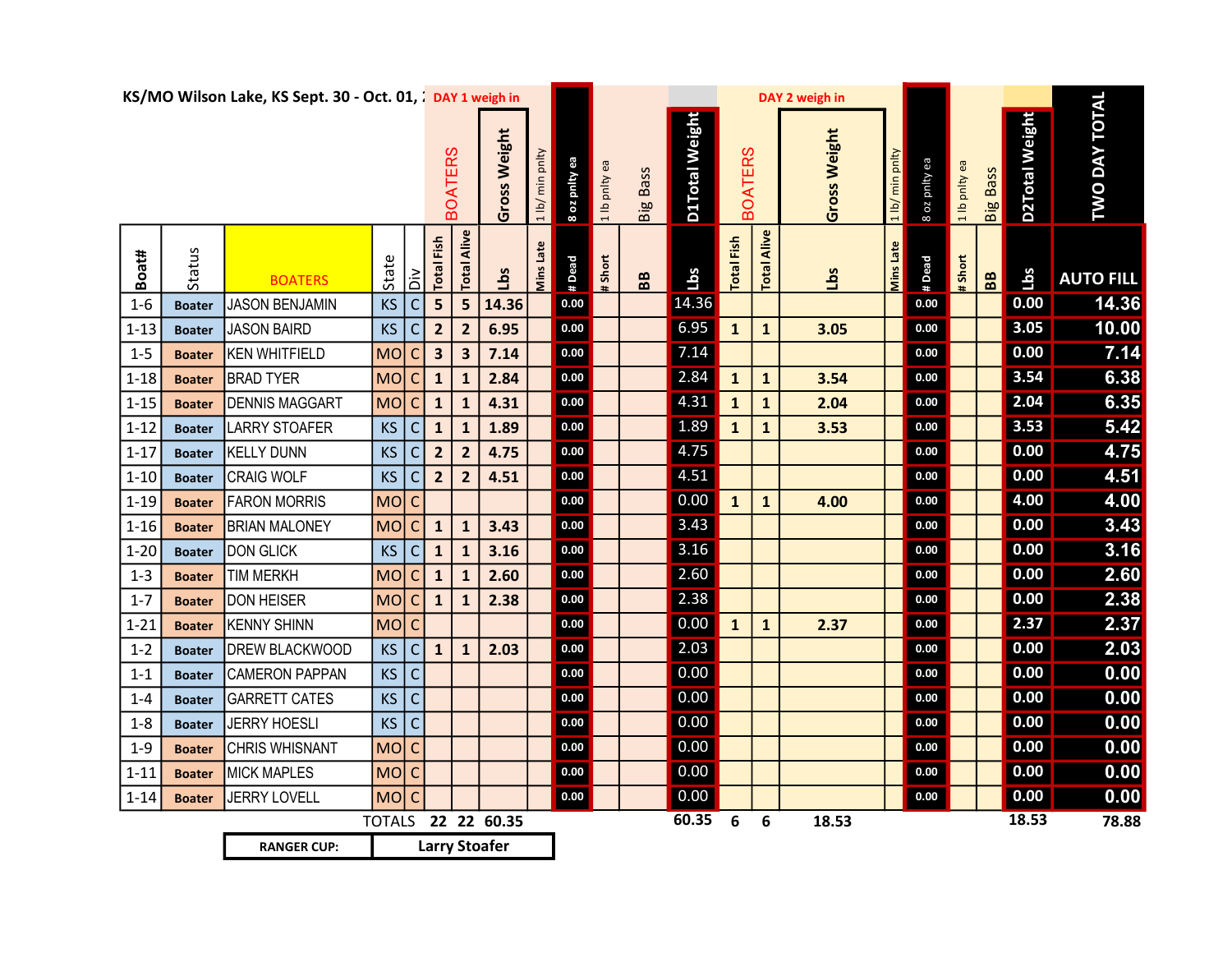|            |               | <b>STATE PRIDE</b>     |           |    |    |    |       |  |                   |       |  |
|------------|---------------|------------------------|-----------|----|----|----|-------|--|-------------------|-------|--|
|            |               | TOP 4 each state       |           |    |    |    | Total |  | <b>TEAM TOTAL</b> |       |  |
| $1 - 6$    | <b>Boater</b> | <b>JJASON BENJAMIN</b> | <b>KS</b> | C. | 5. | 5  | 14.36 |  |                   |       |  |
| $1 - 2$    | <b>Boater</b> | <b>IDREW BLACKWOOD</b> | <b>KS</b> | CI |    |    | 2.03  |  |                   |       |  |
| $1-17$     | <b>Boater</b> | <b>KELLY DUNN</b>      | <b>KS</b> | C. | 2  | 2  | 4.75  |  |                   |       |  |
| $ 1-13 $   | <b>Boater</b> | <b>JASON BAIRD</b>     | <b>KS</b> |    | 3  | 31 | 10.00 |  |                   | 31.14 |  |
| $1 - 7$    | <b>Boater</b> | <b>DON HEISER</b>      | MO C      |    |    |    | 2.38  |  |                   |       |  |
| $ 1-14 $   | <b>Boater</b> | <b>JERRY LOVELL</b>    | MO C      |    | οı | 01 | 0.001 |  |                   |       |  |
| $1 - 3$    | <b>Boater</b> | TIM MERKH              | MO C      |    |    |    | 2.60  |  |                   |       |  |
| $ 1 - 16 $ | <b>Boater</b> | <b>BRIAN MALONEY</b>   | MO C      |    |    |    | 3.43  |  |                   | 8.41  |  |
|            |               |                        |           |    |    |    |       |  |                   |       |  |
|            |               |                        |           |    |    |    |       |  |                   |       |  |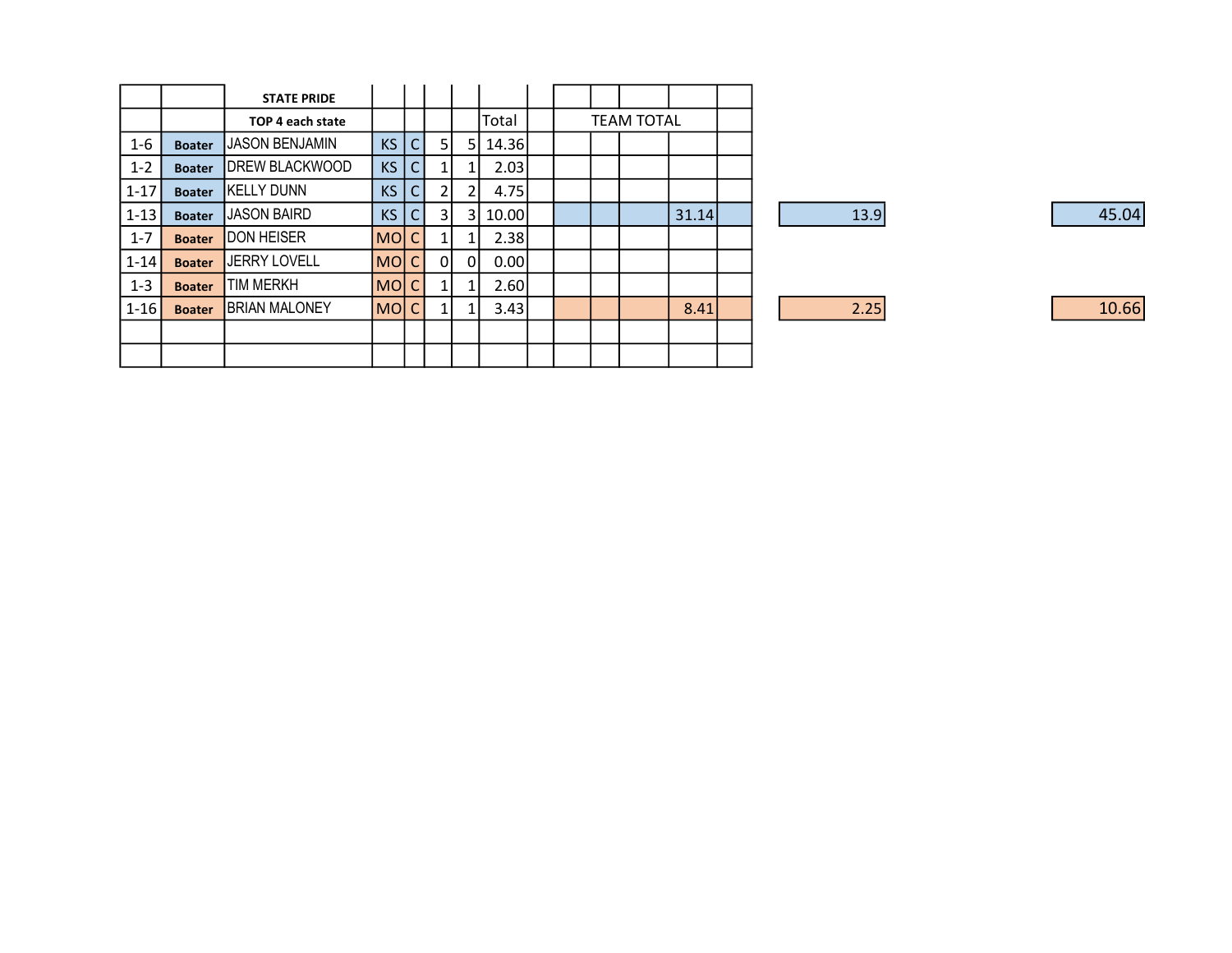| 07 KS/MO Wilson Lake, KS Sept. 30 - Oct. 01, 201 DAY 1 weigh in |             |        |                                 |           |                  |                   |                |                 |                  |               |               |                   |                 |                              |                | DAY 2 weigh in      |                  |               |               |                 |                       |                      |  |
|-----------------------------------------------------------------|-------------|--------|---------------------------------|-----------|------------------|-------------------|----------------|-----------------|------------------|---------------|---------------|-------------------|-----------------|------------------------------|----------------|---------------------|------------------|---------------|---------------|-----------------|-----------------------|----------------------|--|
|                                                                 |             |        |                                 |           |                  |                   | Co-Anglers     | Weight<br>Gross | 1 lb/ min pnlty  | 8 oz pnity ea | 1 lb pnlty ea | Big Bass          | D1 Total Weight | Co-Anglers                   |                | <b>Gross Weight</b> | 1 lb/ min pnlty  | ea Ajlud zo 8 | 1 lb pnlty ea | <b>Big Bass</b> | <b>D2Total Weight</b> | <b>TWO DAY TOTAL</b> |  |
| D1 Boatt                                                        | D2Boat#     | Status | <b>CO-ANGLERS</b>               | State     | $\sum_{i=1}^{n}$ | <b>Total Fish</b> | Total          | Lbs             | <b>Mins Late</b> | # Dead        | #Short        | ${\bf B} {\bf B}$ | <b>Lbs</b>      | <b>POTAL</b><br>EISH<br>AINE |                |                     | <b>Mins Late</b> | # Dead        | #Short        | B <sub>B</sub>  | Lbs                   | <b>AUTO FILL</b>     |  |
| $1 - 21$                                                        | $1-9$       |        | CoAngler HUNTER BAIRD           | <b>KS</b> | C                | $\mathbf{1}$      | $\mathbf 1$    | 3.41            |                  | 0.00          |               |                   | 3.41            |                              |                | 6.10                |                  | 0.00          |               |                 | 6.10                  | 9.51                 |  |
| $1 - 9$                                                         | $1 - 7$     |        | CoAngler RAY CATES              | <b>KS</b> | С                | $\mathbf{1}$      | $\mathbf{1}$   | 3.06            |                  | 0.00          |               |                   | 3.06            |                              |                | 6.42                |                  | 0.00          |               |                 | 6.42                  | 9.48                 |  |
| $1 - 15$                                                        | $1 - 16$    |        | CoAngler MIKE TURNER            | <b>KS</b> | С                | $\overline{2}$    | $\overline{2}$ | 6.79            |                  | 0.00          |               |                   | 6.79            |                              |                |                     |                  | 0.00          |               |                 | 0.00                  | 6.79                 |  |
| $1 - 5$                                                         | $1 - 15$    |        | CoAngler KALEB CHOCKLEY         | <b>KS</b> | С                |                   |                |                 |                  | 0.00          |               |                   | 0.00            | $\overline{2}$               | $\overline{2}$ | 5.33                |                  | 0.00          |               |                 | 5.33                  | 5.33                 |  |
| $1 - 17$                                                        | $1 - 10$    |        | <b>CoAngler</b> RAY BLASH       | <b>MO</b> | $\mathsf C$      | $\mathbf{1}$      | $\mathbf{1}$   | 5.22            |                  | 0.00          |               |                   | 5.22            |                              |                |                     |                  | 0.00          |               |                 | 0.00                  | 5.22                 |  |
| $1 - 14$                                                        | $1 - 11$    |        | CoAngler JAYCE NEWELL           | <b>KS</b> | $\mathsf C$      | $1\,$             | $\mathbf{1}$   | 2.51            |                  | 0.00          |               |                   | 2.51            |                              |                | 1.91                |                  | 0.00          |               |                 | 1.91                  | 4.42                 |  |
| $1 - 7$                                                         | $1 - 14$    |        | CoAngler RAY HILLEBRAND         | <b>KS</b> | $\mathsf C$      | $\mathbf{1}$      | $\mathbf{1}$   | 2.56            |                  | 0.00          |               |                   | 2.56            |                              |                |                     |                  | 0.00          |               |                 | 0.00                  | 2.56                 |  |
| $1 - 10$                                                        | $1 - 12$    |        | <b>CoAngler ROGER EDWARDS</b>   | MO        | $\mathsf{C}$     |                   |                |                 |                  | 0.00          |               |                   | 0.00            | $\mathbf{1}$                 | $\mathbf 1$    | 2.25                |                  | 0.00          |               |                 | 2.25                  | 2.25                 |  |
| $1 - 4$                                                         | $1 - 21$    |        | <b>CoAngler</b> TROY RICHTER    | MO        | $\mathsf C$      | $\mathbf{1}$      | $\mathbf{1}$   | 2.08            |                  | 0.00          |               |                   | 2.08            |                              |                |                     |                  | 0.00          |               |                 | 0.00                  | 2.08                 |  |
| $1 - 1$                                                         | $1 - 2$     |        | <b>CoAngler STACY STRACKE</b>   | MOC       |                  |                   |                |                 |                  | 0.00          |               |                   | 0.00            |                              |                |                     |                  | 0.00          |               |                 | 0.00                  | 0.00                 |  |
| $1 - 2$                                                         | $1 - 1$     |        | <b>CoAngler</b> GARY MARTIN     | MO C      |                  |                   |                |                 |                  | 0.00          |               |                   | 0.00            |                              |                |                     |                  | 0.00          |               |                 | 0.00                  | 0.00                 |  |
| $1 - 3$                                                         | $1-5$       |        | CoAngler KYLE KLEIN             | <b>KS</b> | $\mathsf C$      |                   |                |                 |                  | 0.00          |               |                   | 0.00            |                              |                |                     |                  | 0.00          |               |                 | 0.00                  | 0.00                 |  |
| $1 - 6$                                                         | $1 - 20$    |        | <b>CoAngler</b> TROY LADEHOFF   | MOC       |                  |                   |                |                 |                  | 0.00          |               |                   | 0.00            |                              |                |                     |                  | 0.00          |               |                 | 0.00                  | 0.00                 |  |
| $1 - 8$                                                         | $1 - 4$     |        | <b>CoAngler JORDAN WILLIAMS</b> | MO C      |                  |                   |                |                 |                  | 0.00          |               |                   | 0.00            |                              |                |                     |                  | 0.00          |               |                 | 0.00                  | 0.00                 |  |
| $1 - 11$                                                        | $1 - 19$    |        | CoAngler DANNY BARRETT          | KS        | $\mathsf C$      |                   |                |                 |                  | 0.00          |               |                   | 0.00            |                              |                |                     |                  | 0.00          |               |                 | 0.00                  | 0.00                 |  |
| $1 - 12$                                                        | $1 - 6$     |        | CoAngler JOHN HODSON            | MolC      |                  |                   |                |                 |                  | 0.00          |               |                   | 0.00            |                              |                |                     |                  | 0.00          |               |                 | 0.00                  | 0.00                 |  |
| $1 - 13$                                                        | $1 - 17$    |        | <b>CoAngler</b> GRANT HINTON    | MOC       |                  |                   |                |                 |                  | 0.00          |               |                   | 0.00            |                              |                |                     |                  | 0.00          |               |                 | 0.00                  | 0.00                 |  |
| $1 - 16$                                                        | $1 - 3$     |        | CoAngler ZACH VIELHAUER         | <b>KS</b> | $\mathsf C$      |                   |                |                 |                  | 0.00          |               |                   | 0.00            |                              |                |                     |                  | 0.00          |               |                 | 0.00                  | 0.00                 |  |
| $1 - 18$                                                        | $1 - 8$     |        | <b>CoAngler TRACE HANNAFORD</b> | MOC       |                  |                   |                |                 |                  | 0.00          |               |                   | 0.00            |                              |                |                     |                  | 0.00          |               |                 | 0.00                  | 0.00                 |  |
|                                                                 | $1-19$ 1-18 |        | CoAngler CHASE NEWELL           | $KS$ C    |                  |                   |                |                 |                  | 0.00          |               |                   | 0.00            |                              |                |                     |                  | 0.00          |               |                 | 0.00                  | 0.00                 |  |
| $1-20$                                                          |             |        | 1-13 CoAngler JON SMALL         | MO C      |                  |                   |                |                 |                  | 0.00          |               |                   | 0.00            |                              |                |                     |                  | 0.00          |               |                 | 0.00                  | 0.00                 |  |
|                                                                 |             |        |                                 |           |                  | 8                 | 8              | 25.63 0 0.00    |                  |               |               |                   | 25.63           | $\mathbf{3}$                 | 3              | 22.01               |                  | 0.00          |               |                 | 22.01                 | 47.64                |  |